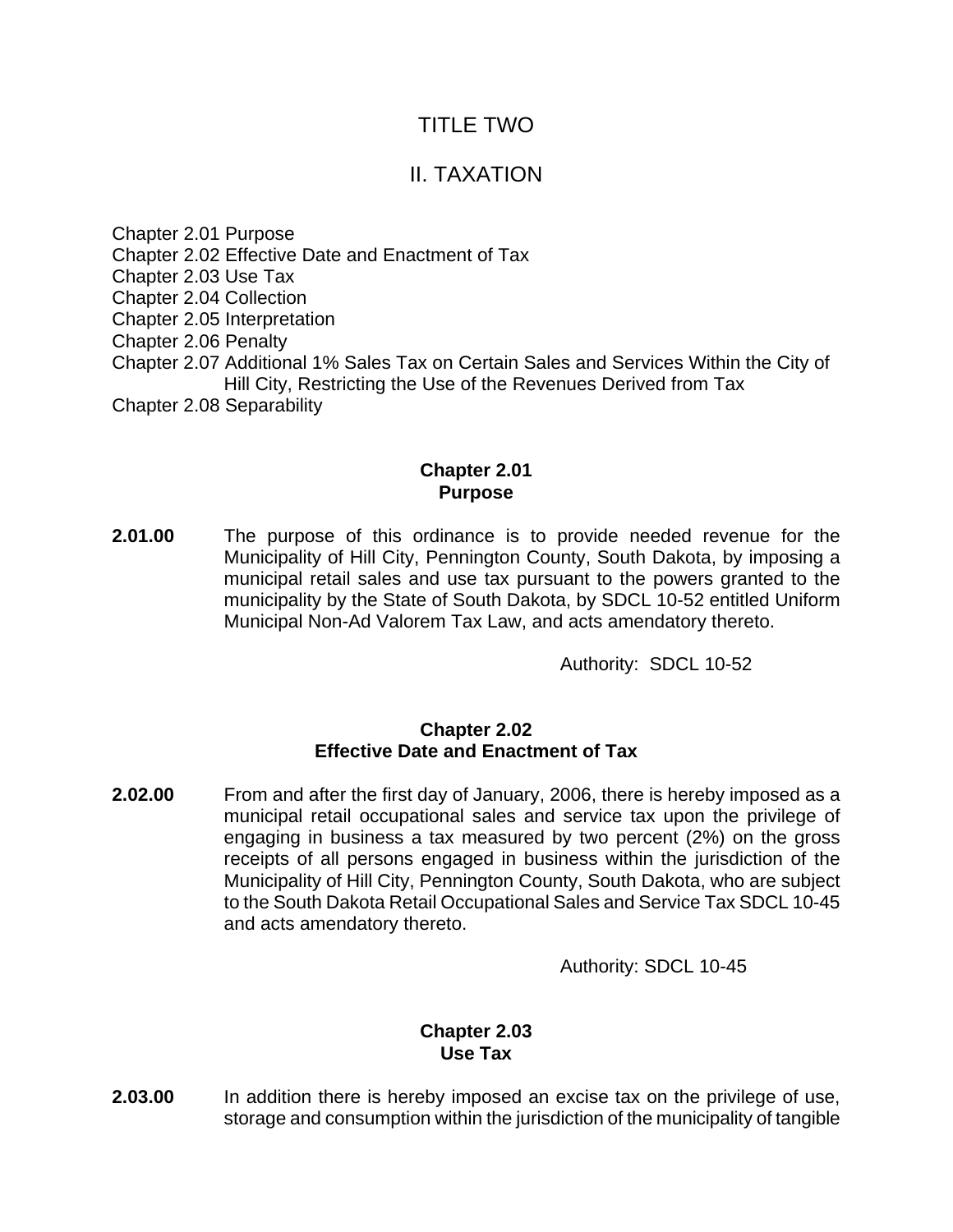personal property or services purchased from and after the first of January, 2006 at the same rate as the municipal sales and service tax upon all transactions or use, storage and consumption which are subject to the South Dakota Use Tax Act, SDCL 10-46, and acts amendatory thereto.

Authority: SDCL 10-46

#### **Chapter 2.04 Collection**

**2.04.00** Such tax is levied pursuant to authorization granted by SDCL 10-52, and acts amendatory thereto, and shall be collected by the South Dakota Department of Revenue and Regulation in accordance with the same rules and regulations applicable to the State Sales Tax and under such additional rules and regulations as the Secretary of Revenue and Regulation of the State of South Dakota shall lawfully prescribe.

Authority: SDCL 10-52

### **Chapter 2.05 Interpretation**

**2.05.00** It is declared to be the intention of this ordinance and the taxes levied hereunder that the same shall be interpreted and construed in the same manner as all the sections of the South Dakota Retail Occupational Sales and Service Act, SDCL10-45 and acts amendatory thereto and the South Dakota Use Tax, SDCL 10-46 and acts amendatory hereto, and that this shall be considered a similar tax except for the rate thereof to that tax.

## **Chapter 2.06 Penalty**

**2.06.00** Any person failing to or refusing to make reports or payments prescribed by this ordinance and the rules and regulations relating to the ascertainment and collection of the tax herein levied shall be guilty of a misdemeanor and upon conviction shall be fined not more than \$200.00 or imprisoned in the municipal jail for thirty (30) days or both such fine and imprisonment. In addition, all such collection remedies authorized by SDCL 10-45, and acts amendatory thereto are hereby authorized for the collection of these excise taxes by the Department of Revenue and Regulation.